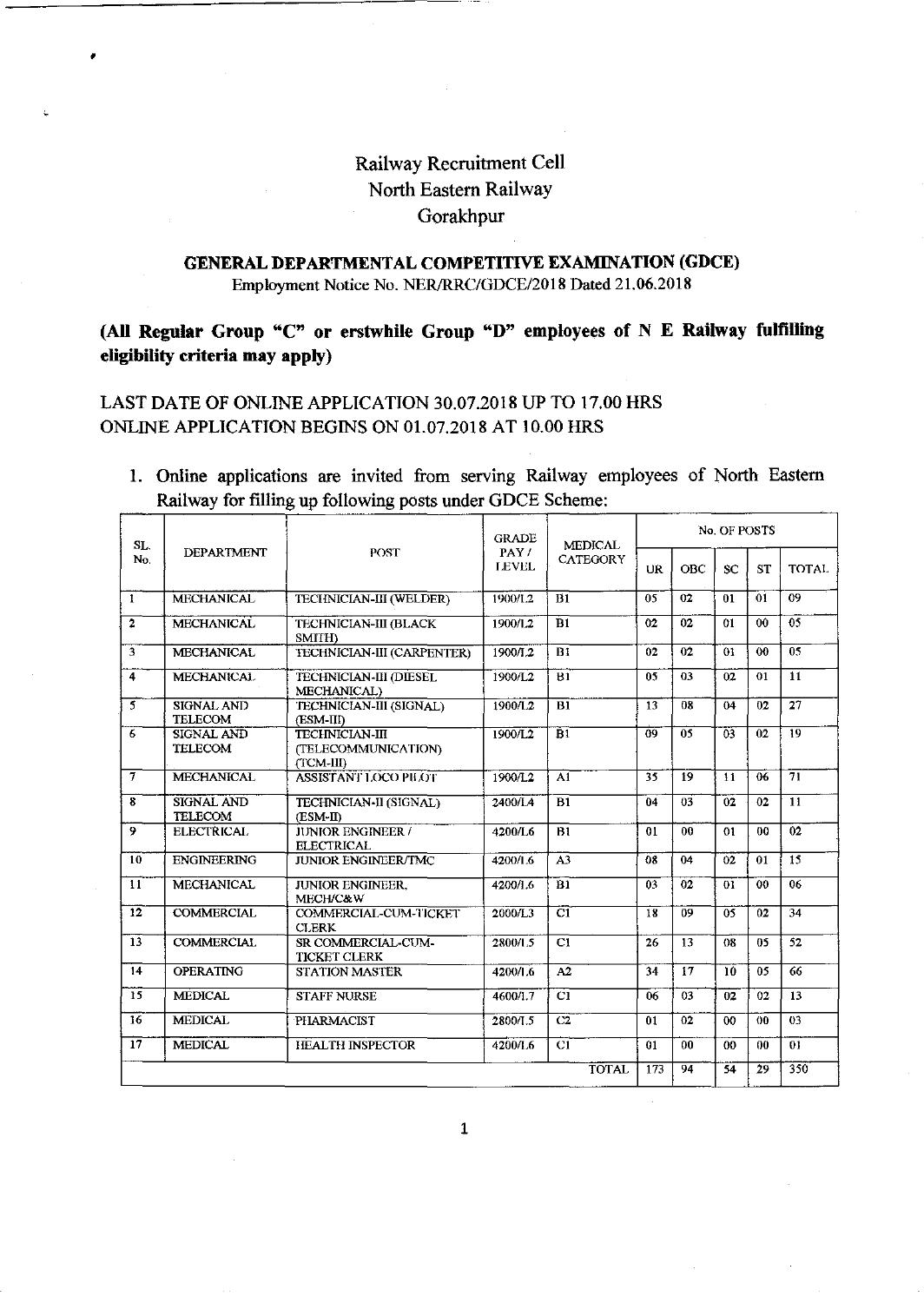2. ELIGIBILITY CRITERIA: Candidates should ensure their eligibility before applying. To be eligible for a particular post, a candidate should fulfill all the advertised eligibility criteria as on the last date of submission of applications. Admission of the candidates for examination would be on the basis of information furnished by them in the online application. If at any stage of recruitment or thereafter, it is found that any information furnished by the candidate in his application is false/incorrect or the candidate has suppressed any relevant information or the candidate otherwise does not satisfy the eligibility criteria for the post(s), his/her candidature will be cancelled forthwith and DAR action will be initated against the candidate

A. GENERAL:

- i. All serving regular employees of Divisions, Units, Workshops or Headquarters of North Eastern Railway, irrespective of the cadre or Department may apply for the above posts.
- ii. Application can be made only for the posts carrying Grade Pay higher than the present Grade Pay/Level of the employee. However, for Safety Category posts, employees working in the same Grade Pay/Level may also apply.

NOTE: Following of the advertised posts are in Safety Category: TECHNICIAN-III (WELDER), TECHNICIAN-III (BLACK SMITH), TECHNICIAN-III (CARPENTER), TECHNICIAN-III (DIESEL MECHANICAL), TECHNICIAN-III (SIGNAL) (ESM-lll), TECHNICIAN-III (fELECOMMUNICATION) (TCM-lll), ASSISTANT LOCO PILOT, TECHNICIAN-I! (SIGNAL) (ESM-II), JUNIOR ENGINEER / ELECTRICAL, JUNIOR ENGINEER/TMC, JUNIOR ENGINEER, MECH/C&W, **STATION MASTER** 

B. MINIMUM EDUCATIONAL QUALIFICATION: The minimum educational qualification for different posts are as under:

| SL.<br>No.          | <b>POST</b>                                      | MINIMUM ELIGIBILITY QUALIFICATION                                                                                                                                                                                                                                                                 |  |  |  |  |
|---------------------|--------------------------------------------------|---------------------------------------------------------------------------------------------------------------------------------------------------------------------------------------------------------------------------------------------------------------------------------------------------|--|--|--|--|
| $\mathbf{1}$        | <b>TECHNICIAN-III</b><br>(WELDER)                | Matriculation (10th) or eqivalent plus ITI from recognized institutions of<br>NCVT/SCVT in the trades of Welder / Welder (Gas and Electric) / Gas<br>Cutter / Structural Welder / Welder (Pipe) / Welder (TIG/MIG)<br>ΟR                                                                          |  |  |  |  |
|                     |                                                  | Matriculation (10th) or eqivalent plus Course Completed<br>Act<br>Apprenticeship in the trades mentioned above                                                                                                                                                                                    |  |  |  |  |
| $\overline{2}$      | <b>TECHNICIAN-III</b><br>(BLACK SMITH)           | Matriculation (10th) or eqivalent plus ITI from recognized institutions of<br>NCVT/SCVT in the trades of Forger and Heat Treater<br>ΩR                                                                                                                                                            |  |  |  |  |
|                     |                                                  | Matriculation (10th) or eqivalent plus Course Completed<br>Act<br>Apprenticeship in the trades mentioned above                                                                                                                                                                                    |  |  |  |  |
| $\overline{3}$      | <b>TECHNICIAN-III</b><br>(CARPENTER)             | Matriculation (10th) or eqivalent plus ITI from recognized institutions of<br>NCVT/SCVT in the trades of Carpenter / Furniture and Cabinet Maker<br>OR                                                                                                                                            |  |  |  |  |
|                     |                                                  | Matriculation (10th) or eqivalent plus Course Completed<br>Act<br>Apprenticeship in the trades mentioned above                                                                                                                                                                                    |  |  |  |  |
| $\overline{\bf{4}}$ | <b>TECHNICIAN-III</b><br>(DIESEL)<br>MECHANICAL) | Matriculation (10th) or eqivalent plus ITI from recognized institutions of<br>NCVT/SCVT in the trades of Fitter / Mechanic Diesel / Mechanic (Repair<br>and Maintenance of Heavy Vehicles) / Mechanic Automobile (Advanced<br>Diesel Engine) / Mechanic Motor Vehicle / Tractor Mechanic / Welder |  |  |  |  |

2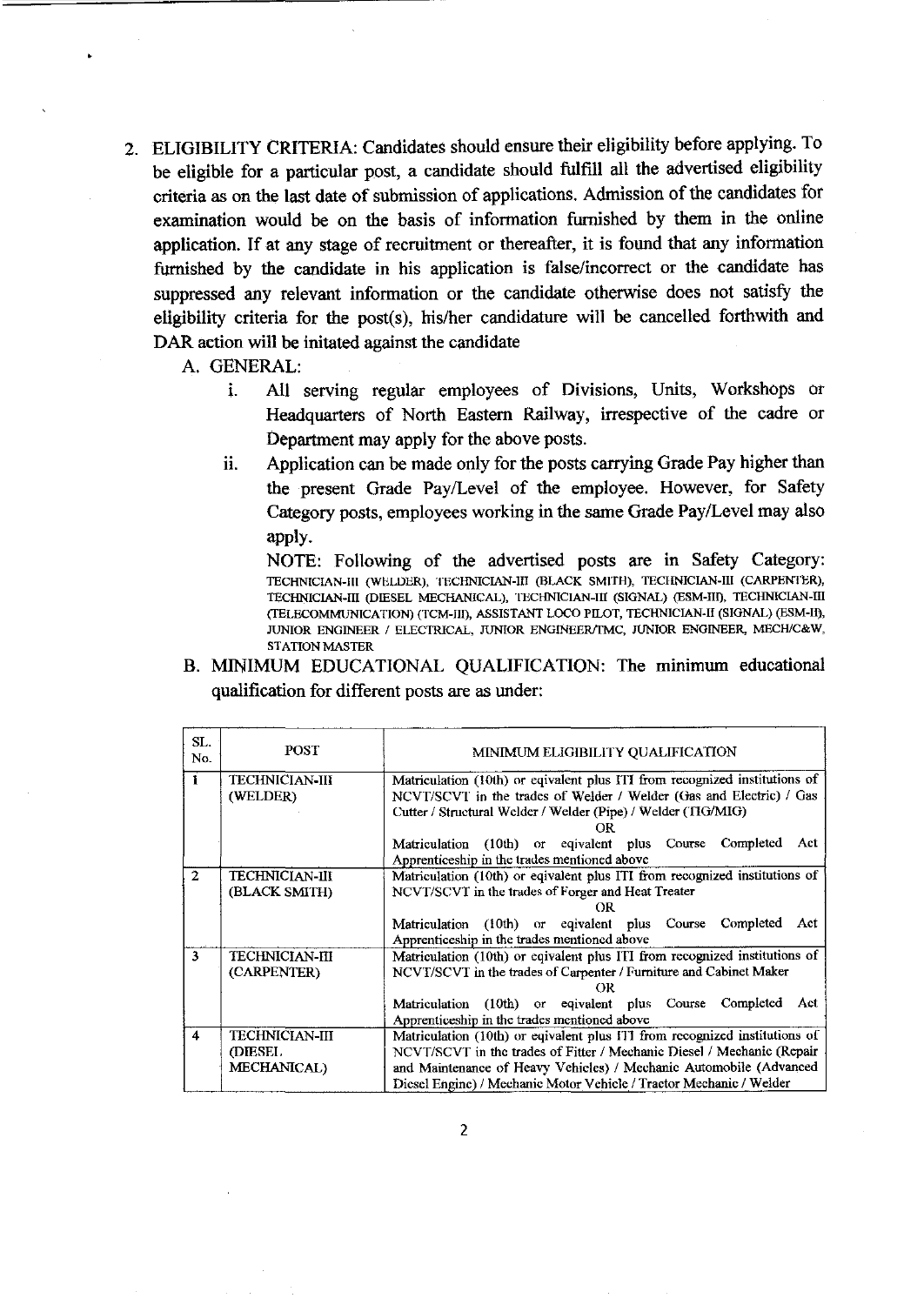|                |                                                             | <b>OR</b>                                                                                                                                                                                                                                                                                                                                                                                                                                                                                                                                                                                                                          |  |  |  |  |
|----------------|-------------------------------------------------------------|------------------------------------------------------------------------------------------------------------------------------------------------------------------------------------------------------------------------------------------------------------------------------------------------------------------------------------------------------------------------------------------------------------------------------------------------------------------------------------------------------------------------------------------------------------------------------------------------------------------------------------|--|--|--|--|
|                |                                                             | Completed Act<br>Course<br>eqivalent plus<br>$(10th)$ or<br>Matriculation<br>Apprenticeship in the trades mentioned above                                                                                                                                                                                                                                                                                                                                                                                                                                                                                                          |  |  |  |  |
| 5              | <b>TECHNICIAN III</b><br>(SIGNAL) (ESM-III)                 | Matriculation (10th) or eqivalent plus ITI from recognized institutions of<br>NCVT/SCVT in the trades of Electrician / Electronics Mechanic / Wireman<br>OR                                                                                                                                                                                                                                                                                                                                                                                                                                                                        |  |  |  |  |
|                |                                                             | or eqivalent plus<br>Course<br>Completed<br>Act<br>Matriculation<br>(10th)<br>Apprenticeship in the trades mentioned above                                                                                                                                                                                                                                                                                                                                                                                                                                                                                                         |  |  |  |  |
|                |                                                             | OR<br>10+2 with Physics and Mathematics                                                                                                                                                                                                                                                                                                                                                                                                                                                                                                                                                                                            |  |  |  |  |
| 6              | <b>TECHNICIAN-III</b><br>(TELECOMMUNICATION)<br>$(TCM-III)$ | Matriculation (10th) or eqivalent plus ITI from recognized institutions of<br>NCVT/SCVT in the trades of Electrician / Electronics Mechanic / Wireman<br>OR                                                                                                                                                                                                                                                                                                                                                                                                                                                                        |  |  |  |  |
|                |                                                             | Matriculation (10th) or eqivalent plus<br>Course<br>Completed<br>Act<br>Apprenticeship in the trades mentioned above<br>OR                                                                                                                                                                                                                                                                                                                                                                                                                                                                                                         |  |  |  |  |
|                |                                                             | 10+2 with Physics and Mathematics                                                                                                                                                                                                                                                                                                                                                                                                                                                                                                                                                                                                  |  |  |  |  |
| $\overline{7}$ | <b>ASSISTANT LOCO</b><br><b>PILOT</b>                       | Matriculation (10th) or eqivalent plus ITI from recognized institutions of<br>NCVT/SCVT in the trades of Armature and Coil Winder / Electrician /<br>Electronics Mechanic / Fitter / Heat Engine / Instrument Mechanic /<br>Machinist / Mechanic Diesel / Mechanic Motor Vehicle / Millwright<br>Maintenance Mechanic / Mechanic Radio & TV / Refrigeration and Air-<br>conditioning Mechanic / Tractor Mechanic / Turner / Wireman<br>OR.                                                                                                                                                                                         |  |  |  |  |
|                |                                                             | eqivalent plus<br>Completed Act<br>Matriculation (10th)<br>Course<br>O <sub>r</sub><br>Apprenticeship in the trades mentioned above<br>OR<br>3 Years Diploma in Mcchanical / Electrical / Electronics / Automobile<br>Engineering OR Combination of various streams of these Engineering<br>disciplines from a recognized institution in lieu of ITI<br>NOTE: Degree in the Engineering disciplines as above will also be<br>acceptable in lieu of Diploma in Engineering                                                                                                                                                          |  |  |  |  |
| 8              | TECHNICIAN-II (SIGNAL)<br>(ESM-II)                          | 3 Years Diploma in Engineering in Electrical / Electronics Mechanic /<br>Microprocessor / TV Engineering / Fibre Optical Communication /<br>Telecommunication / Communication / Sound and TV Engineering /<br>Industrial Control / Electronic Instrumentation / Industrial Electronics /<br>Applied Electronics / Digital Electronics / Power Electronics / Information<br>Science / Information Technology / Computer Application / Computer<br>Engineering / Computer Science / Computer Technology from a recognized<br>institution approved by AICTE.<br>OR.<br>B Sc with Physics / Computer Science / Information Technology. |  |  |  |  |
| 9              | <b>JUNIOR ENGINEER /</b><br><b>ELECTRICAL</b>               | Three years Diploma in Mechanical / Electrical / Electronics Engineering<br>UΚ<br>A combination of any sub-streams of basic streams of Mechanical /<br>Electrical / Electronics Engineering from a recognized University /                                                                                                                                                                                                                                                                                                                                                                                                         |  |  |  |  |
| 10             | <b>JUNIOR</b>                                               | Institute.<br>Three years Diploma in Mechanical / Production / Automobile / Electrical /                                                                                                                                                                                                                                                                                                                                                                                                                                                                                                                                           |  |  |  |  |
|                | <b>ENGINEER/TMC</b>                                         | Electronics / Instrumentation and Control Engineering<br>OR.<br>A combination of any sub-streams of basic streams of Mechanical /<br>Production / Automobile / Electrical / Electronics / Instrumentation and<br>Control Engineering from a recognized University / Institute.                                                                                                                                                                                                                                                                                                                                                     |  |  |  |  |
| 11             | JUNIOR ENGINEER,<br>MECH/C&W                                | Three years Diploma in Mechanical / Electrical / Electronics /<br>Manufacturing / Mechatronics / Industrial / Machining / Instrumentation<br>and Control / Tools and Machining / Tools and Die Making / Automobile /<br>Production Engineering<br>OR<br>A combination of sub-streams of basic streams Mechanical / Electrical /<br>Electronics / Manufacturing / Mechatronics / Industrial / Machining /<br>Instrumentation and Control / Tools and Machining / Tools and Die<br>Making / Automobile / Production Engineering from a recognized                                                                                    |  |  |  |  |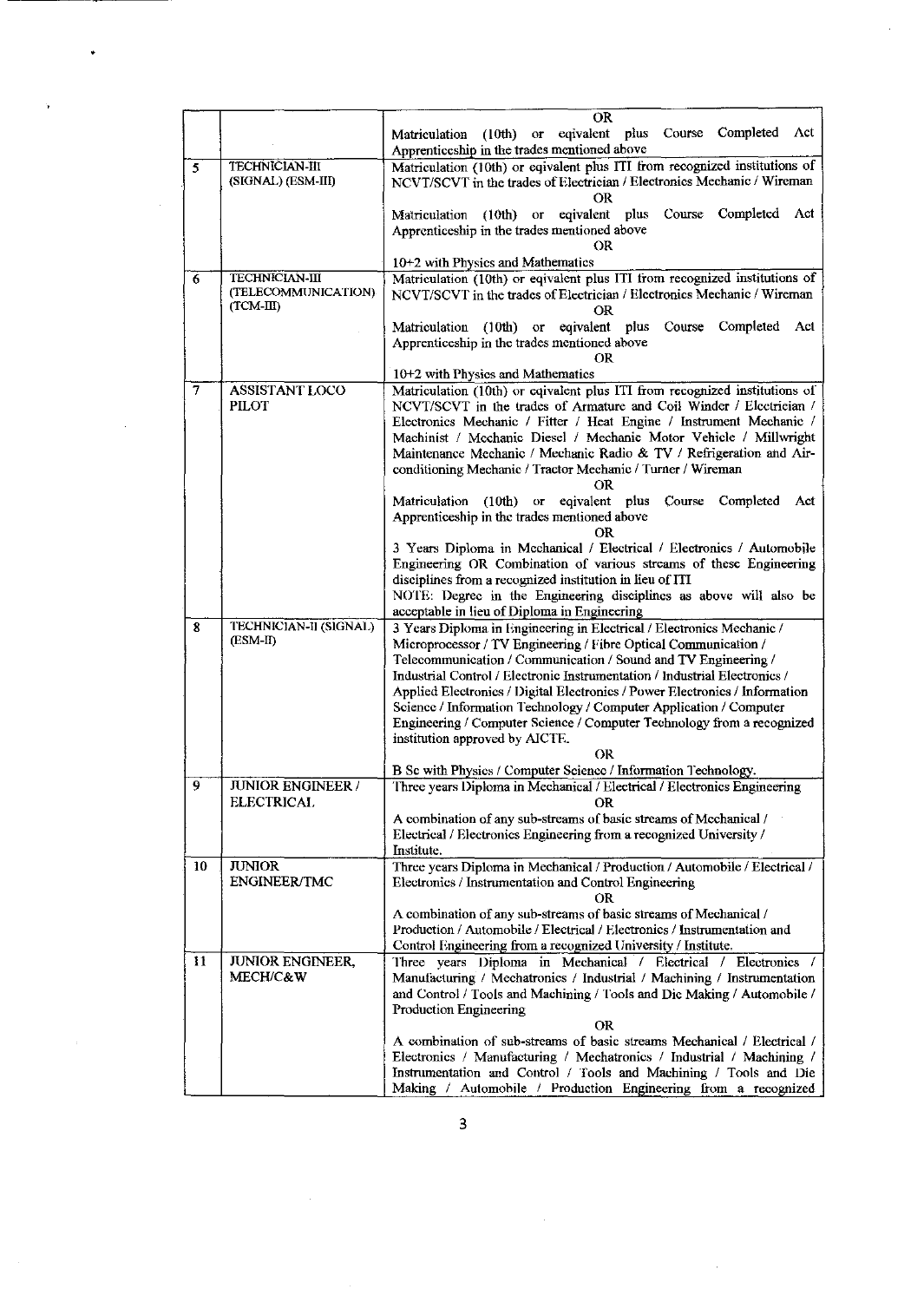|                 |                                                  | University / Institute.                                                                                                                                                                                                                                                                                                                            |  |  |
|-----------------|--------------------------------------------------|----------------------------------------------------------------------------------------------------------------------------------------------------------------------------------------------------------------------------------------------------------------------------------------------------------------------------------------------------|--|--|
| 12 <sup>2</sup> | COMMERCIAL-CUM-<br><b>TICKET CLERK</b>           | $10+2$ ( $12^{\text{th}}$ ) or its equivalent examination with not less than 50% marks in<br>the aggregate. 50% is not to be insisted upon in case of SC/ST/Ex-<br><b>Servicemen</b>                                                                                                                                                               |  |  |
| 13              | <b>SR COMMERCIAL-</b><br><b>CUM-TICKET CLERK</b> | Degree from a recognized University or its equivalent.                                                                                                                                                                                                                                                                                             |  |  |
| 14              | <b>STATION MASTER</b>                            | Degree from a recognized University or its equivalent.                                                                                                                                                                                                                                                                                             |  |  |
| 15              | <b>STAFF NURSE</b>                               | Certificate as Registered Nurse and Midwife having passed 3 years course<br>in General Nursing and Midwifery from a School of Nursing or other<br>institution recognized by Indian Nursing Council<br><b>OR</b><br><b>B</b> Sc (Nursing)                                                                                                           |  |  |
| 16              | <b>PHARMACIST</b>                                | $10+2$ (12 <sup>th</sup> ) in Science or its equivalent examination with Diploma in<br>Pharmacy from recognized institution and registered as Pharmacist under<br>the Pharmacy Act 1948<br>OR<br>Bachelor degree in Pharmacy (B Pharma) from a recognized university or<br>its equivalent and registered as Pharmacist under the Pharmacy Act 1948 |  |  |
| 17              | <b>HEALTH INSPECTOR</b>                          | B Sc having studied Chemistry as Main / Optional subject in any branch of<br>Chemistry while undertaking the course. Plus<br>One year Diploma of Sanitary / Health Inspector<br>а.<br><b>OR</b><br>One year National Trade Certificate in Health Sanitary Inspector<br>b.<br>awarded by NCVT                                                       |  |  |

NOTE: Diploma/Degree in Engineering will not be accepted in lieu of course completed Act Apprenticeship/ITI for the post of Technicians unless otherwise specified. Graduate Act Apprentice will not be accepted in lieu of Course Completed Act Apprenticeship (CCAA).

- C. AGE LIMIT: The minimum age shall be 18 years. The maximum age as on 01.07.2018 for various categories of the candidates shall be as under:
	- i. General candidates- 42 Years
	- ii. OBC candidates- 45 Years
	- iii. SC/ST candidates- 47 Years
- D. MEDICAL FITNESS: The candidates should be fit in the medical category required for the post for which application is made. The medical fitness standards are indicated against each post in para 1 above.

#### 3. APPLICATION FEE: Nil

- 4. APPLICATION PROCEDURE:
	- A. Applications should be made online by filling up the required details in the format available at N E Railway's website  $\frac{1}{2}$  waviv.ner.indianrailways.gov.in. The Candidates are required to click the link for online application and fill the required details. Candidates should enter all the required details in the online application form. Incomplete applications shall not be accepted.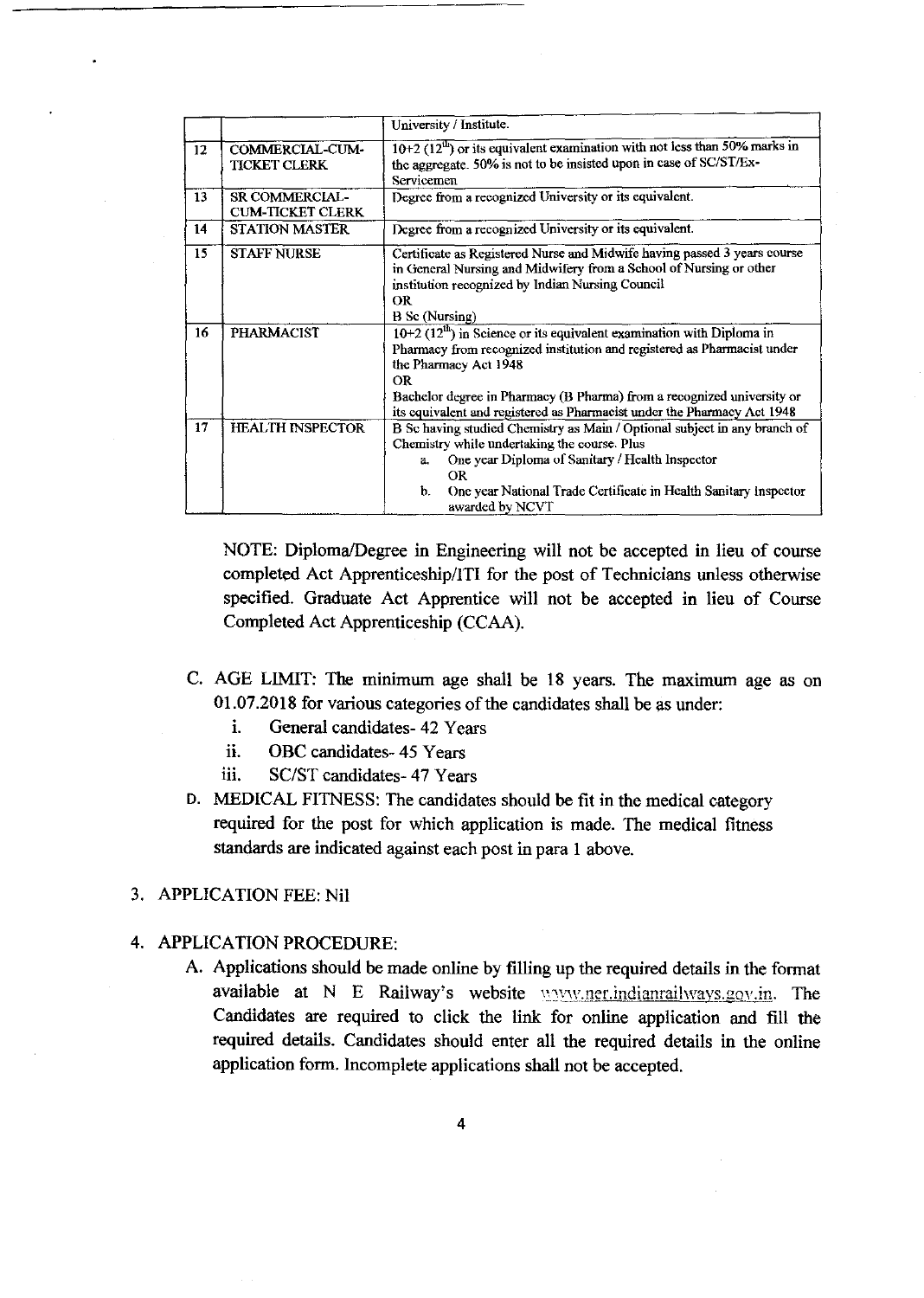B. Candidates can apply for more than one category of the posts / Examination Groups, if they possess the requisite eligibility qualification, by choosing the relevant options in the online application form. However, it may be noted that in the event of the examinations for various categories being held on the same day or on successive days on different examination centers, there may be the risk of not being able to take examination for all categories of posts / Examination Groups. Railway Recruitment Cell shall not be held responsible under such circumstances. For the purpose of holding the Common Examination, the posts indicated in Para 1 are classified in the following Examination Groups:

| <b>EXAMINATION</b><br><b>GROUP</b> | <b>POSTS</b>                                 |
|------------------------------------|----------------------------------------------|
|                                    | <b>TECHNICIAN-III (WELDER)</b>               |
|                                    | TECHNICIAN-III (BLACK SMITH)                 |
|                                    | TECHNICIAN-III (CARPENTER)                   |
| <b>EXAM GROUP-1</b>                | TECHNICIAN-III (DIESEL MECHANICAL)           |
|                                    | TECHNICIAN-III (SIGNAL) (ESM-III)            |
|                                    | TECHNICIAN-III (TELECOMMUNICATION) (TCM-III) |
|                                    | <b>ASSISTANT LOCO PILOT</b>                  |
| <b>EXAM GROUP-2</b>                | TECHNICIAN-II (SIGNAL) (ESM-II)              |
|                                    | <b>JUNIOR ENGINEER / ELECTRICAL</b>          |
| <b>EXAM GROUP-3</b>                | <b>JUNIOR ENGINEER/TMC</b>                   |
|                                    | JUNIOR ENGINEER, MECH/C&W                    |
| <b>EXAM GROUP-4</b>                | COMMERCIAL-CUM-TICKET CLERK                  |
| <b>EXAM GROUP-5</b>                | SR COMMERCIAL-CUM-TICKET CLERK               |
|                                    | <b>STATION MASTER</b>                        |
| <b>EXAM GROUP-6</b>                | <b>STAFF NURSE</b>                           |
| <b>EXAM GROUP-7</b>                | <b>PHARMACIST</b>                            |
| <b>EXAM GROUP-8</b>                | <b>HEALTH INSPECTOR</b>                      |

NOTE: The above grouping of the posts has been done for the purpose of holding common examinations. RRC reserves the right to combine one or more Exam Groups and hold a common examination OR to split an Exam Group into one or more categories and hold separate examinations for each category.

C. Step-by-step procedure has been provided at the online application link. The candidates may contact at the HELPLINE CONTACT provided on the website in case of any difficulty or technical problem. However, it may be noted that RRC will not be held responsible if, a candidate is unable to fill application form because of lack of understanding of the procedure.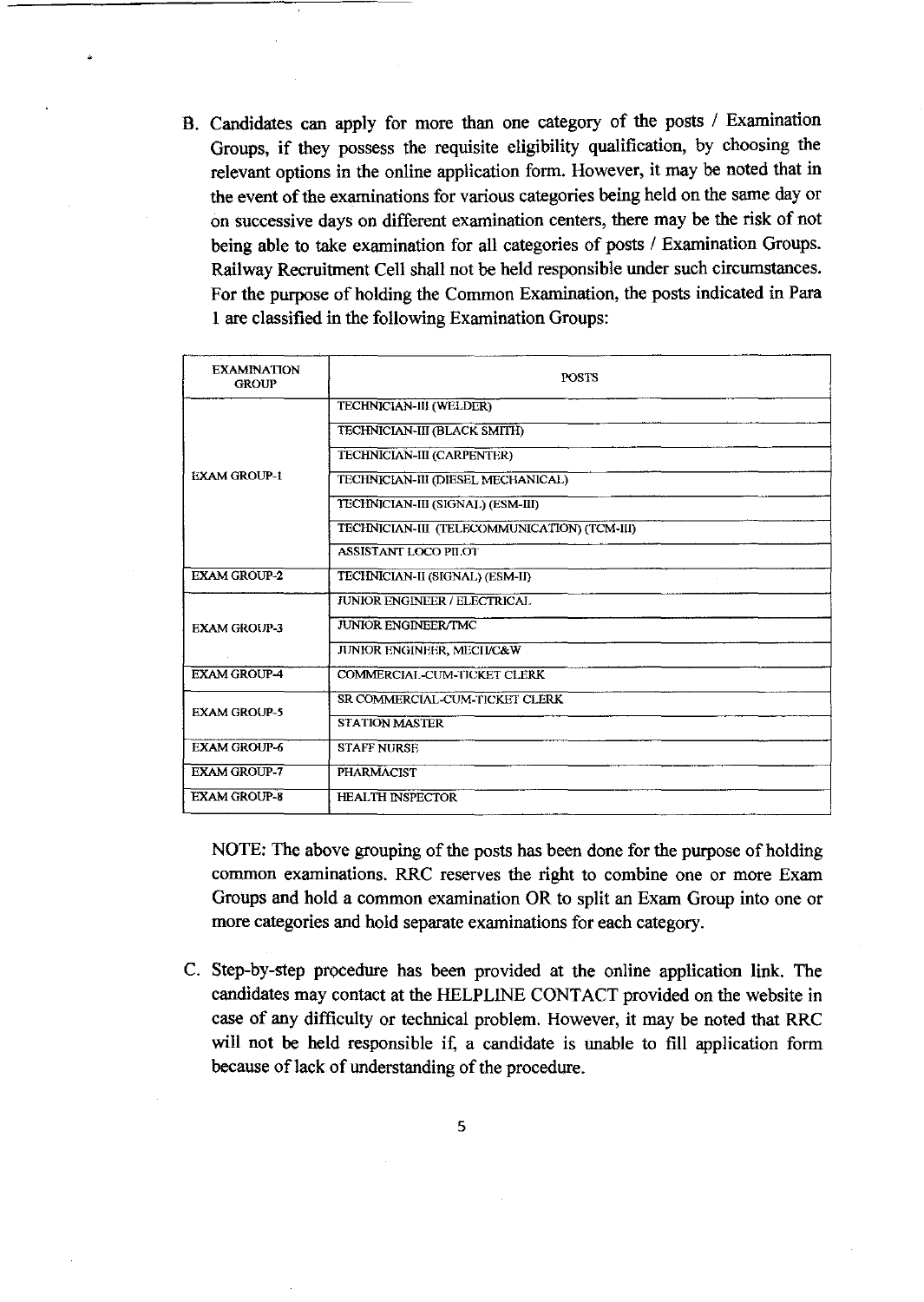- D. In the online application form, filling Employee Number (NPS/PF No.) is mandatory. An application without a valid Employee Number (NPS/PF No.) will be rejected.
- E. Candidates must indicate their preferences of posts in the online application form for each category of the posts / Examination Groups they are applying.
- F. Candidates filling partial options for posts will be considered only for the specific posts opted by them since non-option of certain posts would indicate their unwillingness for the same.
- G. Candidates should fill options only for those posts for which they are eligible.
- H. If a candidate is applying for more than one Exam Groups/categories of posts, he must fill the preferences for different categories. If the candidate qualifies in more than one category, the allotment of the post will be made as per his/her merit and choice of the category and then the choice of posts within the category.
- I. Candidates are required to indicate their personal mobile no. and personal e-mail ID in the online application form and keep them active during the entire recruitment process. All communication regarding the recruitment will be made through SMS and e-mail. Candidates are also advised to visit N E Railway's website regularly where relevant information will be published periodically. RRC/NER accepts no responsibility for non-receipt of any communication.
- J. PHOTOGRAPH: A colour photograph of size 3.5cmX3.5cm, not older than three months, with clear front view of the candidate without cap and sunglasses, should be uploaded. The photo should be in JPG/JPEG format-100 DPI. The size of uploaded photo should be between 15kb to 40 kb. Candidates may note that RRC may, at any stage, reject the applications for uploading old/unclear photo or for any significant variations between uploaded photograph and the actual physical appearance of the candidate. Candidates are advised to bring one copy of the same photograph along with Hall Ticket/e-Call Letter and original valid Photo ID at the time of Computer Based Test/Written Examination, They are also advised to keep five copies of the same photograph for Second Stage CBT, Aptitude Test, Document Verification etc. Application without photograph are liable to be rejected.
- K. In case an application is rejected, the candidate will be able to see the status along with the reasons of rejection on N E Railway's website www.ner.indianrailwavs.gov.in.
- L. In order to avoid last minute rush, the candidates are advised to fill up their application forms much before the closing date. RRC does not accept any responsibility for a candidate's inability/failure to log on the website on account of heavy load on the internet or website jam during the last days.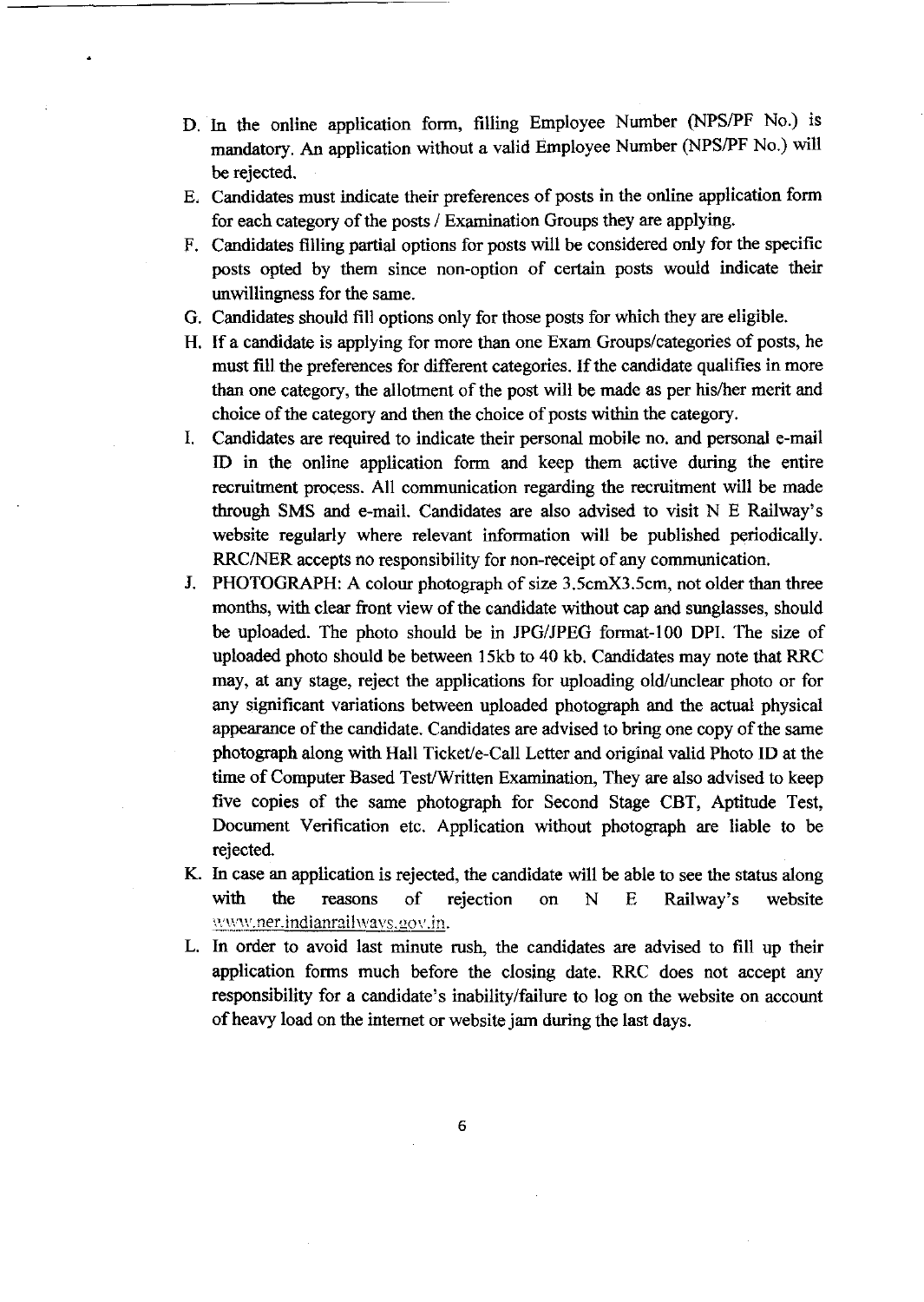- M. During submission of online application, a Registration Number will be issued. Candidates should preserve this number. Candidates will be able to download the e-Call Letter after filling in the Registration Number.
- N. After submitting the application form, a printout of the application should be taken for future reference.
- 5. INVALIED APPLICATIONS: Candidates should read all the instructions given in this notification and on the website before submitting their applications. Otherwise their applications are likely to be rejected on one or more of the following reasons:
	- A. Incorrect employee details filled in the application form.
	- B. Black and white Photo, photo with cap or sunglasses, disfigured, small size, full body, only one side view of the face or unrecognizable photo.
	- C. Application without photograph.
	- D. Not having the prescribed qualifications for the post on the date of submission of application.
	- E. Over-aged or under-aged or date of birth not filled or wrongly filled.
	- F. Multiple applications from the same candidate.
	- G. Incomplete or incorrectly filled application.
	- H. Any other irregularity rendering the application form invalid.
- 6. Community status as on the last date of submission of application form shall only be considered for availing reservation benefits, if eligible, and any change in the community status of the candidate thereafter shall not be entertained.
- 7. RECRUITMENT PROCESS: The recruitment process shall comprise of one or more stages of Computer Based Test or Written Examination followed by Aptitude Test (where applicable), Document Verification and Medical Examination.
	- A. The Computer Based Test or Written Examination will have multiple Choice type questions. There will be negative marking and 1/3 of the marks allotted to the question shall be deducted for each wrong answer. The Computer Based Test/Written examination may be held on a single date or may be staggered and held in batches, as per the convenience of the Administration. No request for change in date or venue of the examination shall be entertained.
	- B. Normalisation, if needed, will be done as per rule.
	- C. Mobile phones, pagers, laptops, calculators or any other communication or computing device are not allowed inside the premises where examination is conducted. Any infringement of these instructions shall entail disciplinary action. Candidates are advised in their own interest not to bring any of the banned items to the venue of examination, as arrangements of safekeeping cannot be assured.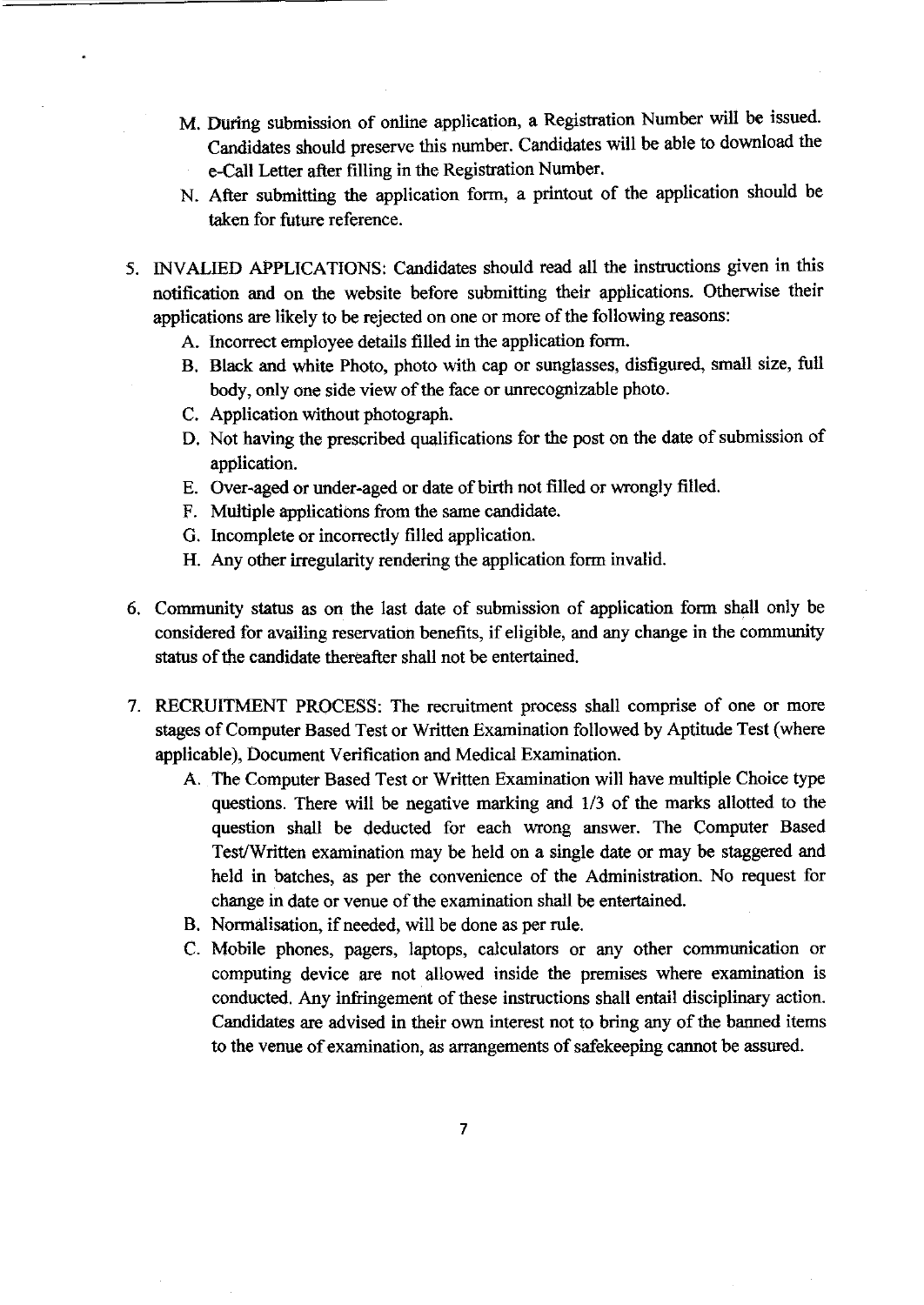- D. The standard of the questions for the Computer Based Test/Written Examination will generally be in conformity with the educational standards prescribed for the post.
- E. Candidates will be shortlisted on the basis of Merit List of the Computer Based Test/Written Examination. Certain number of extra candidates may also be shortlisted for each category/post to make up any shortfall as per the extant rule. These extra candidates may be recruited only in case shortfall in the panel and administrative requirement/exigencies. These extra candidates, if not absorbed in the present recruitment, shall have no right for adjustment against any future vacancies/future recruitment.
- F. Candidates who are shortlisted at any stage of the recruitment process (Second Stage CBT/Aptitude Test/Document Verification etc.) availing the reservation benefits of a community shall continue to be considered only against that community for all subsequent stages of recruitment process.
- G. Candidates applying for the post of ASM and ALP will have to pass requisite Aptitude test.
- H. Shortlisted candidates shall be called for Document Verification. At the time of the Document Verification the candidates will have to produce original certificates of educational qualification, caste, age etc. as well as a certificate from their controlling officer/supervisor in the prescribed format.
- I. The candidates recommended for appointment will have to pass requisite medical examination in appropriate medical category.
- 8. STAGES OF EXAMINATION: Ordinarily, there shall be one or two stages of examination (First stage CBT and Second Stage CBT) common for each Exam Group. Marks will be normalized in all the stages of examination. RRC reserves the right to conduct additional CST/Written Examination/Aptitude Test/DY (as applicable) at any stage. RRC also reserves the right to cancel part or whole of any recruitment process at any stage for any of the categories notified, without assigning any reasons thereof.
- 9. HALL TICKET: e-Call Letters to the eligible candidates will be made available on the website about two weeks before the Computer Based Test or Written Examination/ Aptitude Test. Eligible candidates should log in at the link provided on NER's website using Registration Number, download the e-Call Letter and take a printout.
	- A. Candidates must bring their e-Call Letter along with a valid photo ID(V oter card, Aadhaar card, e-Aadhaar, Driving License, PAN Card, Passport, ID card issued by Railway) in ORIGINAL into the examination hall, failing which candidates shall NOT be allowed to appear for the examination/test. No call Jetter will be sent to candidates by post.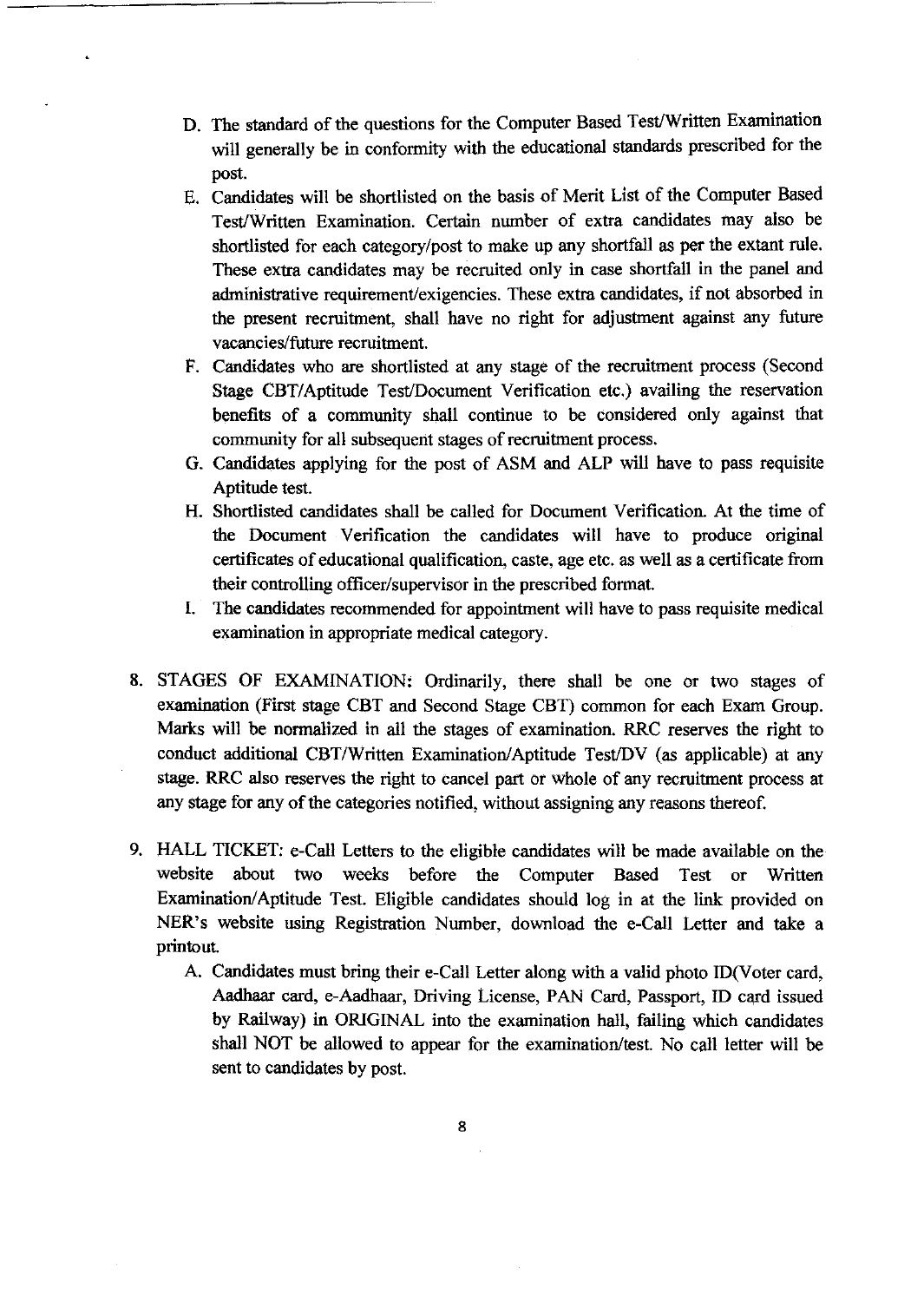- B. Candidates must also bring one colour photograph of size 3.5 cm X 3.5 cm.
- C. Candidates will be required to copy the paragraph of self declaration in their own running handwriting in the RRC portion of the e-Call Letter in the presence of invigilator at the examination hall. The candidates should affix the photograph, put LTI and signature on the e-Call Letter and handover the same to the invigilator. Candidates filling the para in capital letters will be rejected.
- 0. Candidates should ensure to bring the following while coming for the examination:
	- i. e-Call Letter
	- ii. One passport size coloured photograph
	- iii. Valid photo ID
- 10. PERSONS WITH DISABILITIES: No posts are reserved for Persons with Disabilities. However, Visually Handicapped (VH) candidates/ candidates whose writing speed is affected by cerebral palsy / candidates with one arm / candidates with muscular weekness can avail the assistance of SCRIBE for writing answers on their behalf. While filling the application form engagement of SCRIBE should be indicated by the candidate. Additional information regarding the SCRIBE shall be sought later on for issuing e-Admit Card for the Scribe. The engagement of Scribe shall be subject to the following conditions:
	- A. The candidate will have to provide a valid Disability Certificate when asked.
	- B. The Scribe shall have to be arranged by the candidate himself/herself.
	- C. Separate e-Admit Card shall be issued to the Scribe which will be valid only with a valid photo ID Card of the Scribe and the Disability Certificate of the candidate.
	- D. The candidate shall be responsible for the conduct of the Scribe.
	- E. The Scribe should not himself/herself be a candidate under this notification. Also, the same Scribe should not be engaged for more than one candidate.
	- F. The candidates appearing in the Examination with scribe shall be allowed extra 20 minutes for every hour of the Examination.

Although no posts are reserved for PwD candidates, they may be shortlisted against the General Merit. The suitability of the advertised posts for the PwD candidates is indicated in the following table:

|                                              | <b>SUITABILITY FOR THE POST</b> |     |                |  |  |
|----------------------------------------------|---------------------------------|-----|----------------|--|--|
| POST                                         | VH                              | OН  | ĦН             |  |  |
| TECHNICIAN-III (WELDER)                      | NO                              | OL. | HН             |  |  |
| TECHNICIAN-III (BLACK SMITH)                 | N <sub>O</sub>                  | OL. | HH             |  |  |
| TECHNICIAN-III (CARPENTER)                   | NO.                             | OL. | HН             |  |  |
| TECHNICIAN-III (DIESEL MECHANICAL)           | N <sub>O</sub>                  | OL. | HH             |  |  |
| TECHNICIAN-III (SIGNAL) (ESM-III)            | NO                              | OI. | NO             |  |  |
| TECHNICIAN-III (TELECOMMUNICATION) (TCM-III) | NO                              | OL. | N <sub>O</sub> |  |  |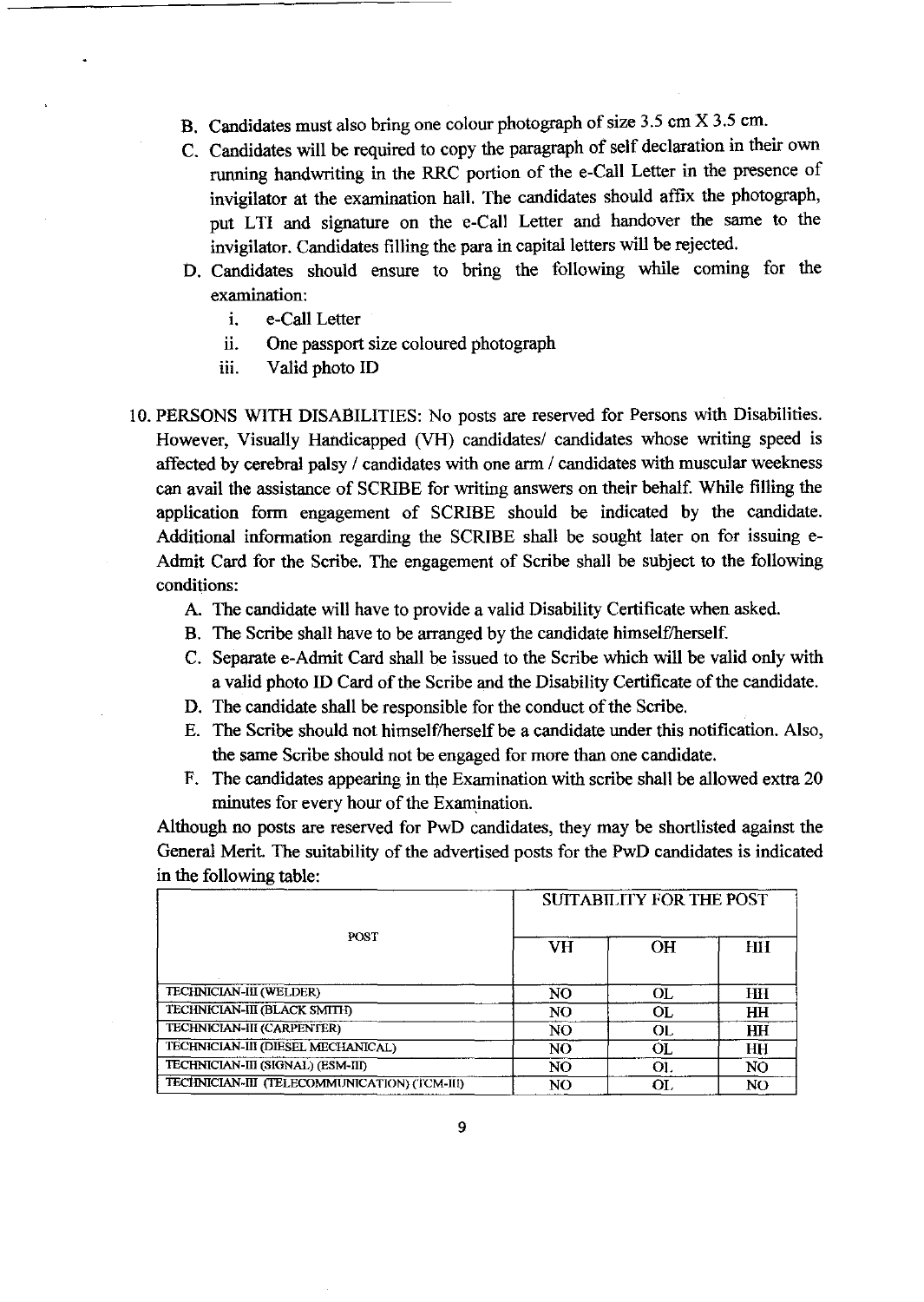| ASSISTANT LOCO PILOT                   | N <sub>O</sub> | N <sub>O</sub> | NO             |
|----------------------------------------|----------------|----------------|----------------|
| <b>TECHNICIAN-II (SIGNAL) (ESM-II)</b> | NO.            | <b>OL</b>      | NO             |
| JUNIOR ENGINEER / ELECTRICAL           | N <sub>O</sub> | OL             | NO             |
| <b>JUNIOR ENGINEER/TMC</b>             | NO.            | NO.            | NO.            |
| JUNIOR ENGINEER, MECH/C&W              | N <sub>O</sub> | NO.            | NO             |
| COMMERCIAL-CUM-TICKET CLERK            | N0             | OA, OL         | NO             |
| SR COMMERCIAL-CUM-TICKET CLERK         | NO.            | OA, OL         | NO.            |
| <b>STATION MASTER</b>                  | NO.            | NO             | N <sub>O</sub> |
| <b>STAFF NURSE</b>                     | N <sub>O</sub> | OL.            | NO             |
| <b>PHARMACIST</b>                      | N <sub>O</sub> | OA, OL, OAL    | HH             |
| <b>HEALTH INSPECTOR</b>                | LV             | OA, OL         | HH             |

- 11. Candidates should note that:
	- A. Admission to the Computer Based Test or Written Examination will be purely provisional, subject to candidates satisfying the prescribed eligibility conditions.
	- B. Mere issue of e-Call Letter/e-admit card to candidates will not imply that their candidature has been finally accepted.
	- C. RRC will conduct verification of eligibility conditions with reference to original documents only after the candidates have qualified certain stages of examinations. RRC may reject the applications of candidates at any stage of recruitment process in case the candidates are not fulfilling the requisite criteria and if appointed, such candidates are liable to be removed from service summarily.
	- D. Before applying for any post, candidates should satisfy themselves that they fulfill all the eligibility norms including educational qualifications and medical standards. Candidates should ensure that they have requisite Educational/Technical qualification from recognized Board/University/Institute as on the date of submission of application form. Those awaiting result, need not apply.
	- E. Candidates should fill only one application form. In case of multiple application forms from the same candidate, the candidature is liable to be rejected.
	- F. Signatures of the candidates on all prescribed documents should be identical, either in English or in Hindi and must be in running hand and not in block/capital or disjointed letters. Signatures in different style or language at different stages of recruitment process may result in cancellation of candidature.
	- G. Candidates should give their preferences for the categories and posts within the applied categories. Allotment of posts will be done as per merit cum choice and vacancy position. However, RRC reserves the right to allot any post in case of administrative exigencies/requirements.
	- H. Once a candidate has been empanelled as per his/her merit/choice, he/she will forfeit the right to be considered for any other post/category. In case of exigencies/shortfall in main panel RRC reserves the right to utilize the standby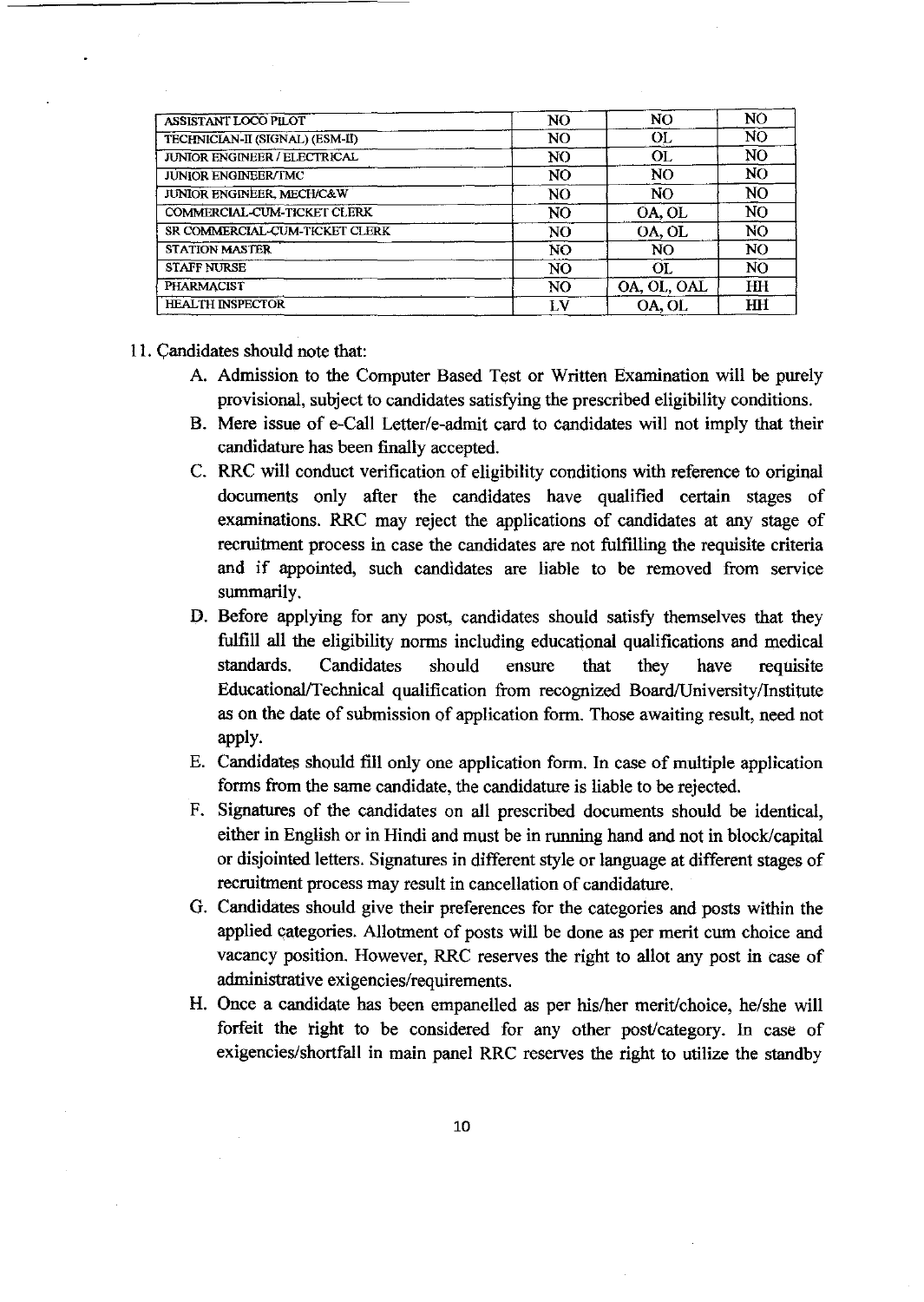list, if required, as per the merit, eligibility and preference given by the candidates placed in the standby list.

- I. Post/category allotted to a candidate at first opportunity of empanelment shall not be revised/reviewed/re-allotted under any circumstances, except in administrative exigencies.
- J. Selected candidates will have to undergo training wherever training is prescribed for the post.
- K. Any subsequent change(s) in the terms and conditions of this Notification as per extant rules will stand good. RRC reserves right to incorporate any subsequent changes/modifications/additions in the terms and conditions as necessitated and applicable.
- 12. The number of vacancies shown in this notification is provisional and the same is likely to increase or decrease depending upon the actual requirement of the Railway. Railway Administration reserves the right to modify the vacancies or cancel this notification without assigning any reasons.
- 13. Railway employees governed by RPFIRPSF Rules will not be eligible for GDCE.
- 14. The vacancies pertain to various Divisions/Units of NER. The selected candidates are liable to be posted anywhere on NER. The Decision of the Railway Administration, in this regard shall be final.
- 15. Railway Administration reserves the right to alter the mode of examination or re-conduct the examination or to cancel part or whole of the recruitment process without assigning any reasons.
- 16. A candidate furnishing false/incorrect information in the online application form or during the subsequent stages of the recruitment process shall be taken up under DAR.
- 17. No candidate should attempt impersonation or take help of any impersonator. Any candidate found appearing on behalf of another candidate or taking help of an impersonator shall be disqualified and action will be initiated against him/her under DAR.
- 18. Any candidate found using unfair means in the examination hall shall be disqualified and action will be initiated against him/her under DAR.